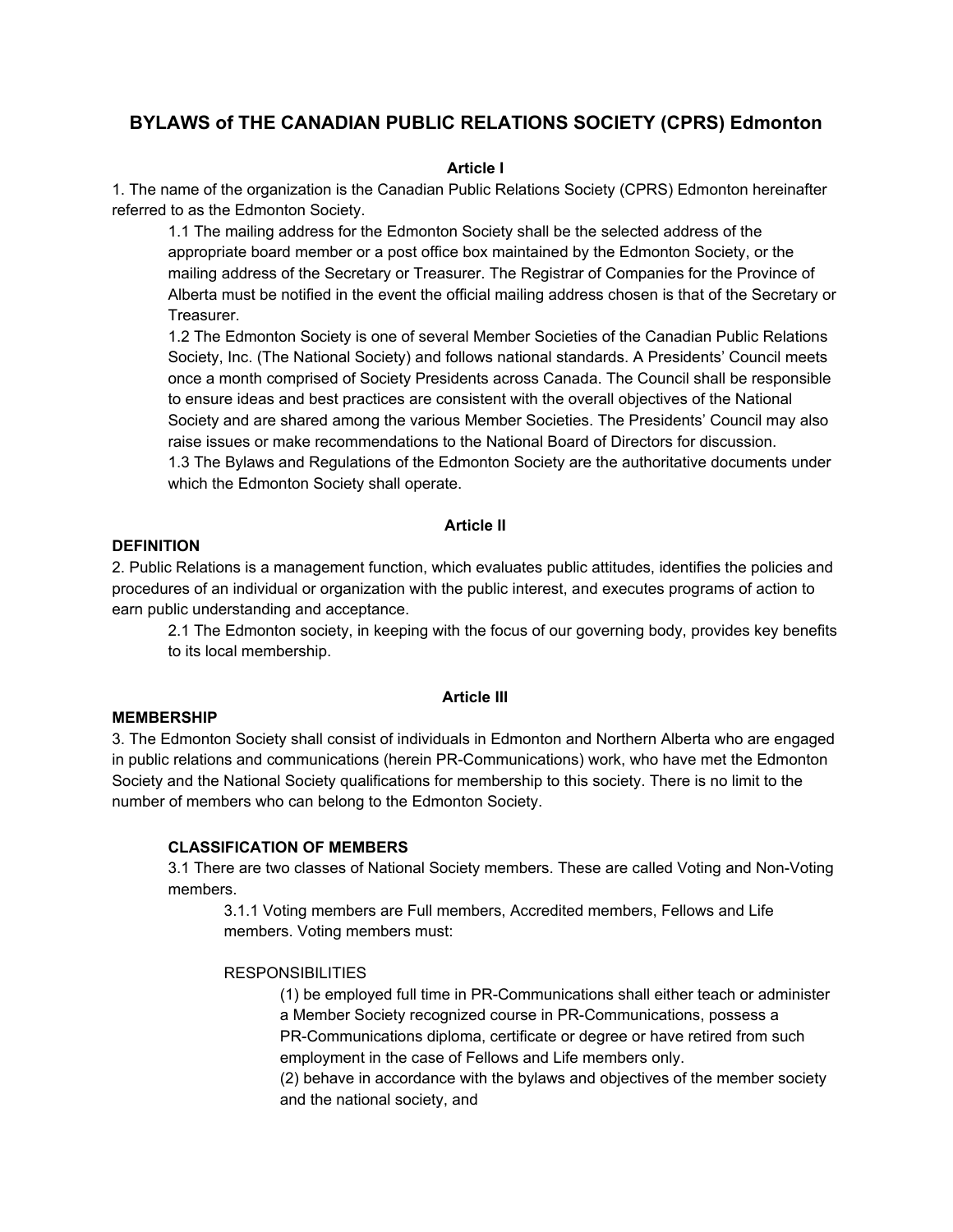(3) remain in good standing with yearly membership fees.

### RIGHTS

Voting members have the right to:

(1) attend Edmonton Society or National Society professional development sessions at a discounted rate during the programming year,

(2) attend and vote at member and national society special general meetings and/or Annual General Meetings,

(3) vote by proxy, which can only be carried by another voting member, at member and national society special general meetings and/or Annual General Meetings,

(4) receive members' only discounts and information, and

(5) hold office in the Edmonton Society or the National Society.

3.1.2 Non-Voting members are Retired members, Associate members, Student members and Member Society defined Affiliate members (section 3.8). Non-voting members must:

#### **RESPONSIBILITIES**

(1) behave in accordance with the bylaws and objectives of the member society and the national society, with the exception of Affiliate Members who are responsible to behave in accordance with the bylaws and objectives of the member society, and

(2) remain in good standing with yearly membership fees.

### RIGHTS

Non-voting members have the right to:

(1) attend Edmonton Society or National Society professional development sessions at a discounted rate during the programming year, with the exception of Affiliate Members who can attend Edmonton Society professional development sessions at a discounted rate during the programming year, and (2) receive members' only discounts and information from the Edmonton Society and the National Society, with the exception of Affiliate Members who are eligible to receive members' only discounts and information from the Edmonton Society.

#### **FULL MEMBER**

3.2 Full members or applicants for full membership in the Edmonton Society shall be employed full time in PR-Communications, shall either teach or administer a Member Society recognized course in PR-Communications or hold a PR-Communications certificate, diploma or degree.

#### **ACCREDITED MEMBER**

3.3 Accredited members are members who have been granted accreditation by the National Society Accreditation Board. Members are eligible to become accredited by meeting the requirements set by the National Society Accreditation Board. To obtain or retain APR status, the individual must be an active or retired member in good standing.

# **FELLOW**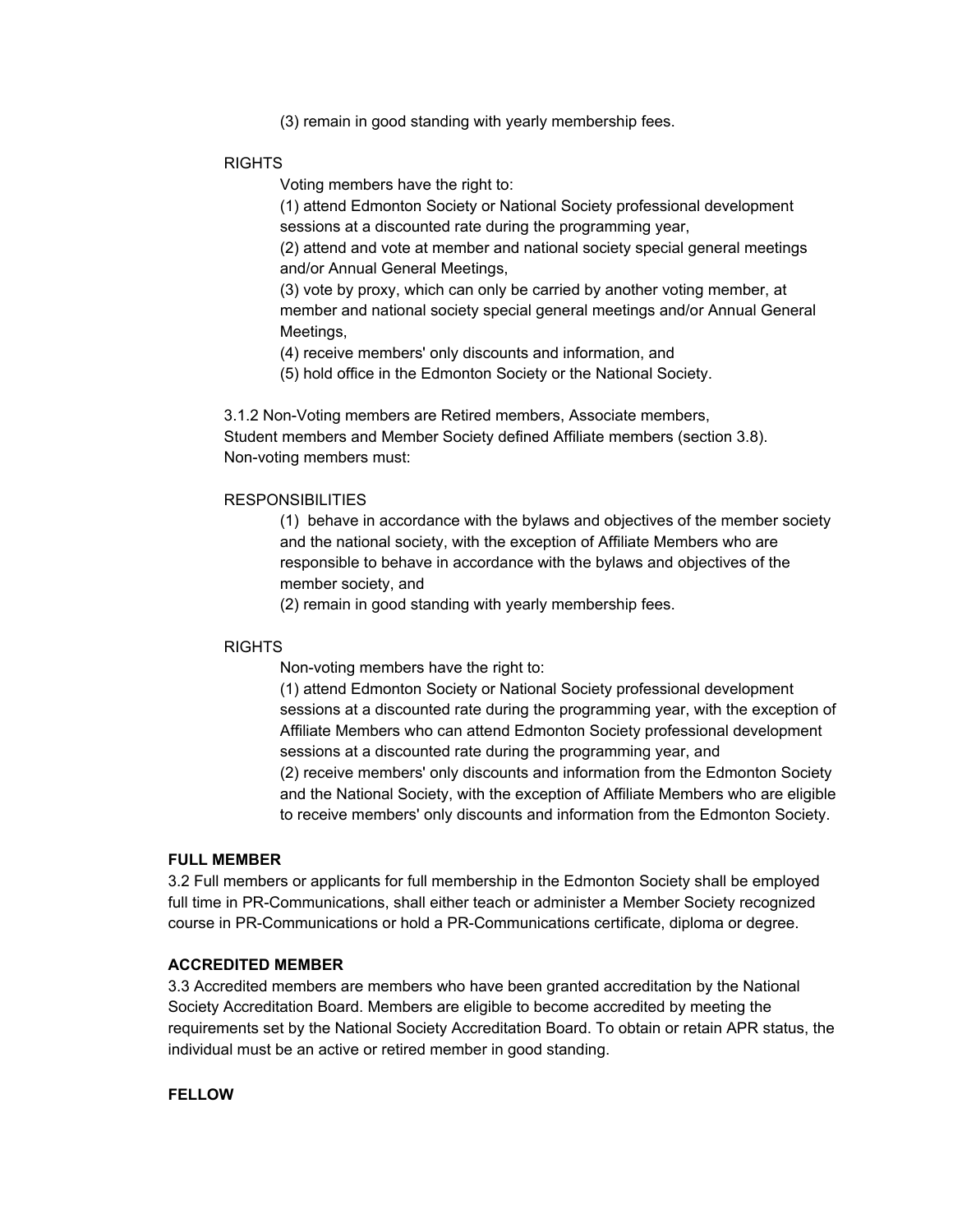3.4 Terms of entry are established by the National Board of Directors.

#### **LIFE MEMBER**

3.5 Life membership may be granted by the Edmonton Society to Voting members who have 30+ years' experience and who have made outstanding contributions to the advancement of either the Edmonton or the National Society and to public relations in general.

3.5.1 Life members of the Edmonton Society shall remain on the register of the Edmonton Society regardless of their place(s) of residence.

3.5.2 The Edmonton Society shall notify the National office in writing of the appointment of a Life member, and shall pay to the National Society a predetermined amount on behalf of each Life member. The National Society's Board of Directors shall establish the amount.

#### **RETIRED MEMBER**

3.6 Voting members may apply to transfer to the Retired Members category, provided

(1) the applicant has been a member for a total period of not less than 10 full years, of which not less than five years have been at Full member status, and

(2) he or she has retired from full time employment in public relations.

### **ASSOCIATE MEMBER**

3.7 Associate members are non-voting members who are not employed full time in PR-Communications, or are employed in functions partially related to public relations I.e. advertising, fundraising etc.

#### **AFFILIATE MEMBER**

3.8 Under authority granted by the National Board of Directors, the Edmonton Society may accept Affiliate members. These members shall be individuals who have an interest in public relations and do not qualify for membership in the categories of Full member, Accredited member, Associate member, Retired member, Fellow or Life member. Affiliate members admitted by the Edmonton Society are aligned with the Edmonton Society alone and are not part of the National Society. Affiliate members have been employed less than two years full time in PR-Communications. After two years of membership at the Affiliate level, the member would be required to renew as a full member.

#### **STUDENT MEMBER**

3.9 Student members are individuals who do not qualify for voting member status and who are enrolled full-time in a course of studies that would lead them to a career in public relations. Upon graduation from their course of study, Student members may maintain their Student membership status for a period of 12 months and are eligible to pay the Student membership dues for that period of time. Student members admitted by the Edmonton Society are aligned with the Edmonton Society alone and are not part of the National Society.

# **CHANGE OF OCCUPATION**

3.10 Members who leave the field of public relations retain all rights and privileges of membership, until the end of the membership year when they lose the right to vote or hold office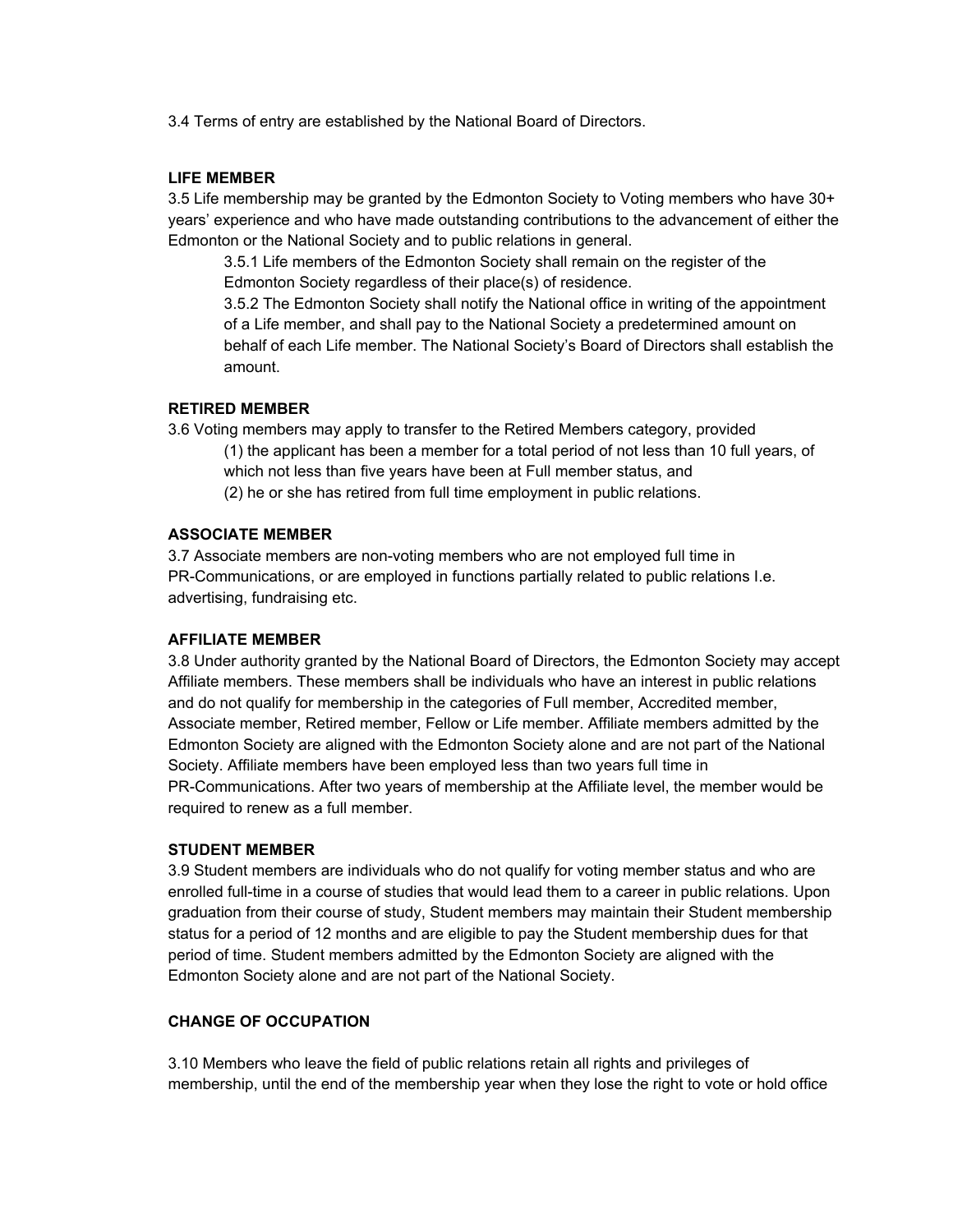in both the National Society and the Edmonton Society when not employed full time in PR-Communications. These individuals can transition to an Associate membership.

# **MEMBERSHIP RESIGNATION**

3.11 Members may resign at any time by notifying the Edmonton Society in writing.

# **UNIFORMITY OF QUALIFICATIONS**

3.12 The National Society, through its duly appointed National Eligibility Committee, maintains a uniformly high standard of entrance qualifications on behalf of all Member Societies.

3.12.1 The National Society Eligibility Committee assesses all membership applications and submits its recommendations to the National Board of Directors for approval. 3.12.2 The National Eligibility Committee has the right to reject an application after fair and reasonable consideration. An applicant may appeal a National Eligibility Committee rejection to the National Board of Directors.

3.12.3 The Edmonton Society currently has the right to approve non-voting (such as affliate) members eligibility.

# **ADMISSION**

3.13 Admission to the National Society is by a resolution of the National Board of Directors.

### **PROCEDURE FOR REINSTATING MEMBERSHIP**

3.14 The National Board of Directors may reinstate a former Edmonton Society member on the recommendation of the Edmonton Society. Applications are provided by the National Society and must be made to the Edmonton Society and processed in the same manner as any other membership application, and forwarded to the National Society, accompanied by payment of applicable membership dues.

### **METHOD OF PROCESSING APPLICATIONS**

3.15 All applications for membership in the Edmonton Society shall be made to the National Society.

# **RIGHT OF REFUSAL**

3.16 The Edmonton Society has the right to reject an application after fair and reasonable consideration, and after a two-thirds vote of the Edmonton Society's Board of Directors upholding the rejection decision.

3.17.1 No applicant rejected by the Edmonton Society shall be considered by the National Board of Directors for membership. All such applications shall be maintained in the records of the Edmonton Society for reference purposes.

### **CERTIFICATES**

3.17 Certificates and/or membership cards are provided by the National Society for Full Members, Accredited Members, Life Members and Fellows.

# **EXCLUSIONS**

3.18 Membership in the National Society and the Edmonton Society is granted to individuals only and may not be used by companies and organizations.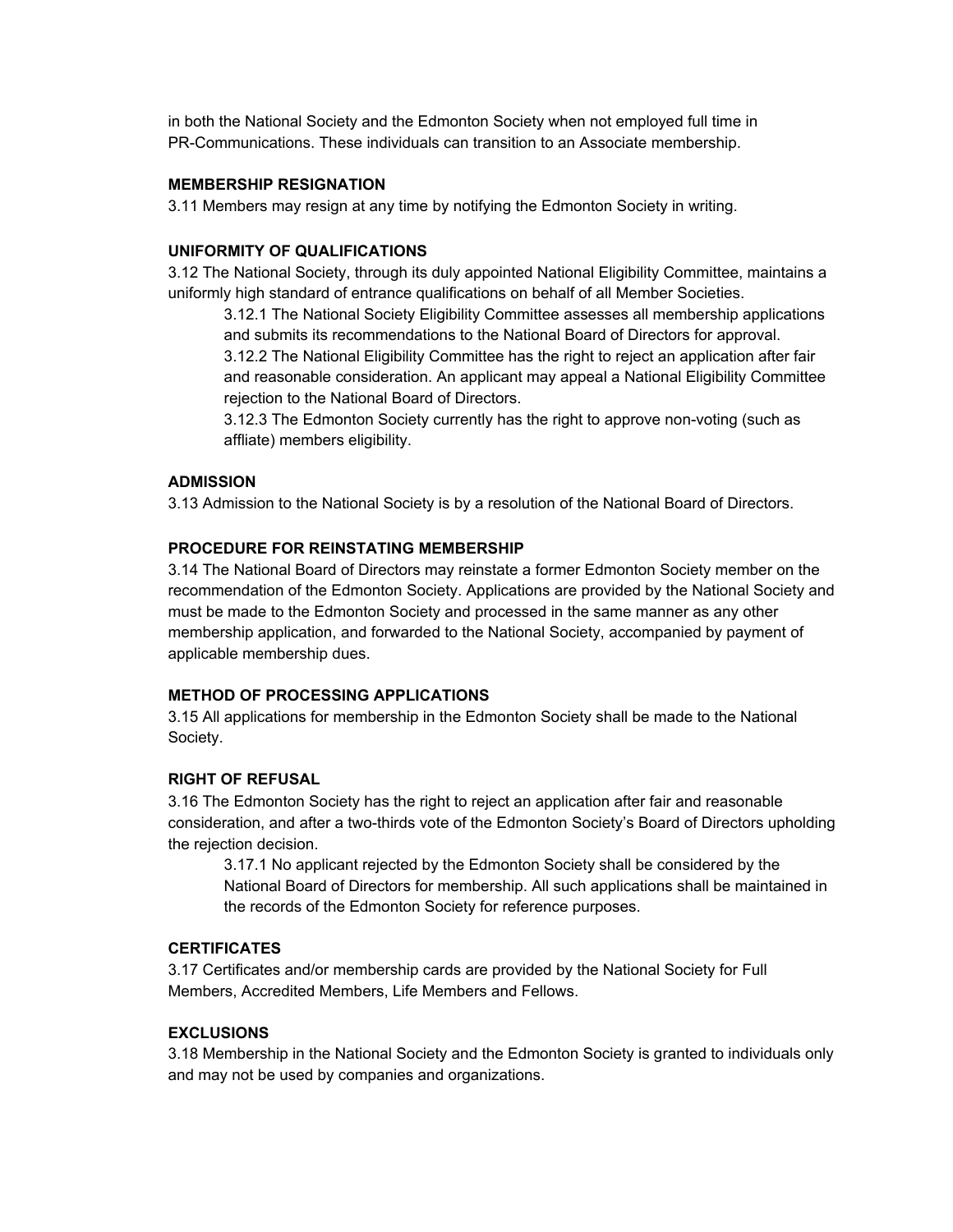# **TERMINATION OF MEMBERSHIP**

3.19 If a member has reason to believe that another member has engaged in unethical or unfair practices, including practices in violation of the CPRS Code of Professional Standards, the member with the concern will inform the Edmonton Board of Directors. If the issue cannot be resolved, the proper authorities of the National Society will be notified for action in accordance with procedures set forth in the Regulations of the Canadian Public Relations Society, Inc.

### **Article IV**

### **ANNUAL MEMBERSHIP DUES**

4. All members shall pay their membership dues annually to the National Society, at rates set annually by the National Society's Board of Directors.

# **EDMONTON DUES**

4.1 Edmonton Society membership dues shall be decided annually by the Edmonton Society Board of Directors and approved at either the Annual General Meeting, a Special General Meeting or by proxy. The Edmonton Society Board shall review Student membership dues annually and make changes as necessary.

### **CONFIRMATION OF DUES**

4.2 Edmonton Society dues will be confirmed by written notice from the National Society's head office 30 days before the notice of dues is sent to all members.

# **NATIONAL SOCIETY DUES**

4.3 National Society dues are established by the National Board of Directors, subject to ratification at an annual general meeting or special general meeting.

### **Article V**

# **ADMINISTRATION**

5. The administration of the Edmonton Society shall be vested in a Board of Directors, consisting of no less than six voting Full members (President, President-Elect, Past President, Treasurer, Secretary, Accreditation, Programming, Membership and Communications). Members of the Board may be elected, if an election is required (see Article VI of these bylaws), or acclaimed. Other committees may be created but will not be active members of the local board of directors.

### **TERM OF OFFICE**

5.1 To maintain continuity on the Board of Directors of the Edmonton Society, the President and President-Elect shall each serve for a term of one to two years (from June of one year to July 1 two years later). Elections shall be conducted at the Annual General Meeting or a Special General Meeting. If an election is not required, confirmation of the new Directors shall be announced at the Edmonton Society's Annual General Meeting (see Article 10.1 Annual General Meeting).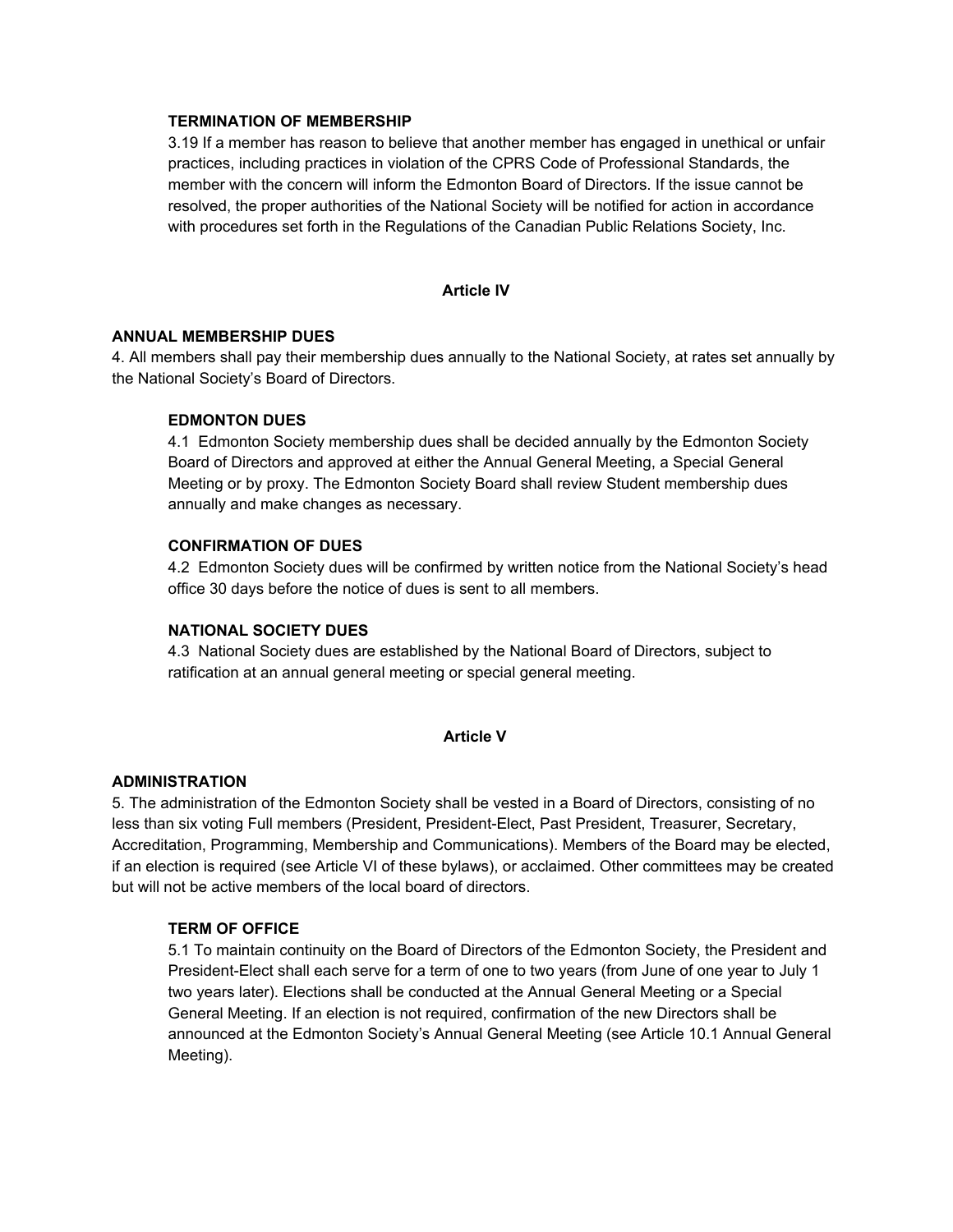5.1.1 If for any reason a new Board has not been elected by the beginning of the new fiscal year, the existing Board shall continue to hold office until the time of such an election.

# **POWERS OF BOARD**

5.2 The Board shall have full power to administer the business affairs of the Edmonton Society, including, but without limiting the generality of the foregoing:

5.2.1 Control over all financial accounts and disbursements;

5.2.2 Power to appoint committees;

5.2.3 Power to fill casual vacancies on the Board.

# **BORROWING POWERS**

5.3 For the purpose of carrying out its objectives, the Edmonton Society may borrow, raise or secure the payment of money in such manner as it sees fit, and in particular by the issue of debentures, but this power shall be exercised only under the authority of the Edmonton Society, and in no case shall debentures be issued without the sanction of a special resolution of the Edmonton Society.

# **EXECUTIVE COMMITTEE**

5.4 There shall be an Executive Committee of the Board consisting of the President, Immediate Past President, President-Elect, Secretary and Treasurer whose function will be to administer the ordinary business affairs of the Edmonton Society between Board meetings.

5.4.1 The Executive Committee shall determine the procedure for calling and holding its meetings and three shall constitute a quorum. In the event of a tie in voting, the President shall cast the deciding vote.

# **REMOVING DIRECTORS**

5.5 Officers and directors may be removed for cause by a majority of directors at a duly called meeting of the Edmonton Society Board.

# **Article VI**

# **ELECTION OF DIRECTORS**

6. Ideally no member shall be eligible to hold office on the Board unless he or she has been a member in good standing at least 12 months, and continues to remain a member in good standing throughout his or her term. This eligibility includes membership of other Member Societies of the National Society in the instance of a member moving from one city to another. A vote for the election of Directors will only be held if there are more candidates than vacant positions.

# **PRESIDENT**

6.1 No member shall be eligible for the presidency unless he or she has held a previous term as a Director, unless this requirement is waived by a unanimous vote of the Board.

6.1.1 A member holding the President or President-Elect position whose term is about to expire may be appointed by the Board rather than standing for election.

### **NOMINATING COMMITTEE**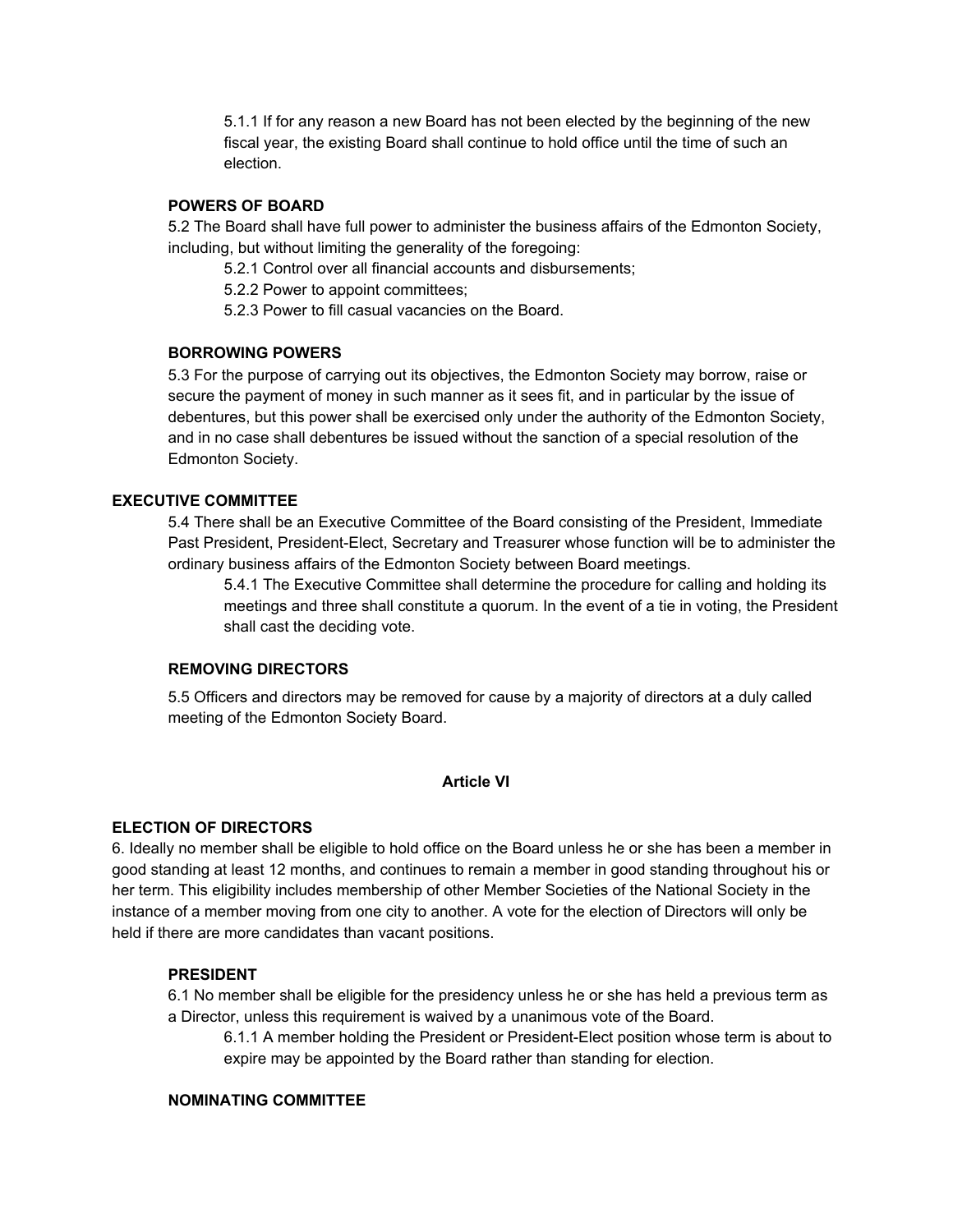6.2 Nominations for elective members of the Board shall be made by a Nominating Committee appointed by the Board, composed of no less than the President and Past-President and/or the President-Elect. All representatives of the Nominating Committee must be Voting Members in good standing of the Edmonton Society.

6.2.1 The nominating committee shall nominate at least the number of candidates required to fill the vacancies, which exist on the Board of Directors at the end of the program year.

# **NOMINATING COMMITTEE REPORT**

6.3 The report of the nominating committee shall be delivered to the Secretary at least one month prior to the Annual General Meeting.

6.3.1 The Secretary shall send a copy thereof to each member in good standing together with the notice calling the meeting and a copy of Article VI of these Bylaws, not later than 30 days prior to the Annual General Meeting; voting cards, however, will be distributed to each Voting Member in good standing, as per article 6.5, at the beginning of the Annual General Meeting.

# **OTHER NOMINATIONS**

6.4 Nominations for the Board of Directors also may be made up to two weeks before the Edmonton Society's Annual General Meeting. Members in good standing may nominate themselves.

6.4.1 Such nominations shall be made in writing, signed by the nominator and nominee, and submitted to the Secretary no later than two weeks prior to the Annual General Meeting.

# **VOTING CARDS**

6.5 If an election is required for a position to be determined between two or more qualified candidates, the Secretary shall prepare voting cards containing the names of all members nominated for the Board and shall, distribute to each Voting Member of the Edmonton Society at the Annual General Meeting.

6.5.1 Such voting cards and no other shall be used for recording the vote of each member for the election of Directors. The Board of Directors shall determine the form of the voting card used and the regulations governing its use.

6.5.2 If, however, on a voting card there is more than one vote for any vacant position, then that voting card will be declared void.

# **SCRUTINEERS**

6.6 Not less than three days prior to the Annual General Meeting, the Board shall appoint a Committee of Scrutineers, composed of at least three members in good standing who will be strictly governed in their procedure by instructions laid down by the Board.

6.6.1 Neither members of the retiring Board nor members nominated for the incoming Board shall be eligible to serve as scrutineers.

# **DELIVERY OF VOTING CARDS**

6.7 The completed voting cards referred to in sections 6.5 and 6.6 of this article shall be delivered to the scrutineers prior to the opening of the Annual General Meeting, for the purpose of ascertaining which members have been elected to the Board.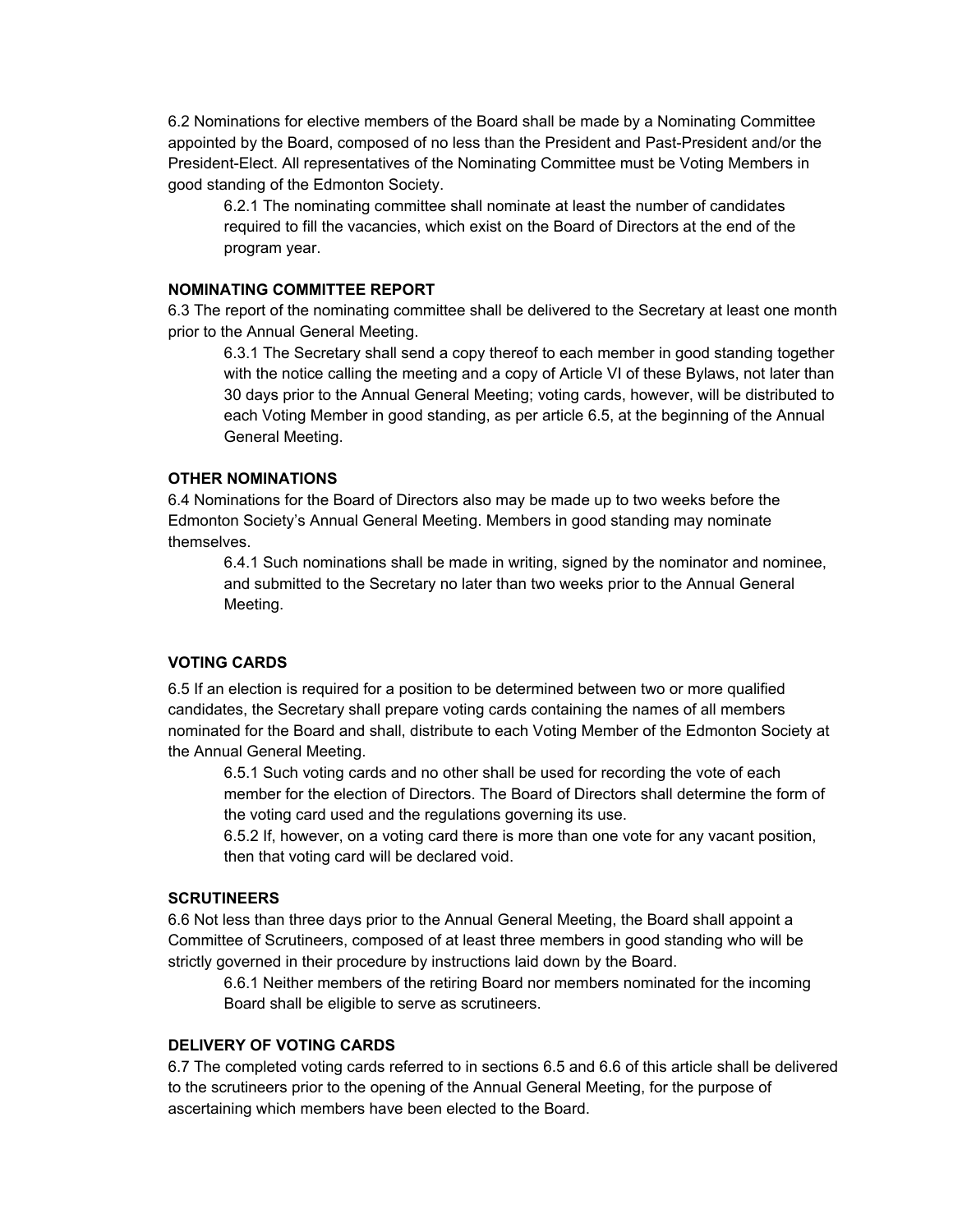# **SCRUTINEER'S REPORT**

6.8 The reading of the report of the Committee of Scrutineers shall be the last item of business of the Annual General Meeting.

# **CASUAL VACANCIES**

6.9 The Board of Directors may appoint qualified members (as outlined in Article V) of the Edmonton Society to fill casual vacancies on the Board of Directors created by resignation, death, transfer or other causes.

6.9.1 Similarly, the Board of Directors may also appoint one of its members to fill a casual vacancy on its Executive Committee.

6.9.2 Any appointment to the Board of Directors and/or Executive Committee shall serve only until the next succeeding general meeting of members held for the purpose of electing a Board or Directors.

# **Article VII**

# **ELECTION OF OFFICERS**

7. The full voting membership shall elect from among their number the following executive committee members prior to the end of the year: President-Elect, Secretary and Treasurer. This election will take place at the Annual General Meeting or a Special General Meeting in conjunction with the election of Directors. An Ex-Officio position is to be filled each year by a Student Member. This position is elected by students in Public Relations or Communications post-secondary programs and the final decision is made by the Edmonton Society Board.

# **Article VIII**

### **DUTIES OF OFFICERS**

8

# **PRESIDENT**

8.1 The President shall be the chief executive officer of the Edmonton Society.

8.1.1 He or she shall preside at all meetings of the Board, of the Executive Committee of the Board and of the Edmonton Society

8.1.2 He or she shall see that the Bylaws of the Edmonton Society are enforced, and shall perform all other duties that may be assigned from time to time by the Board of Directors.

8.1.3 He or she shall be an ex-officio member of all committees.

### **PRESIDENT-ELECT**

8.2 The President-Elect shall act as assistant to the President and in his or her absence shall assume the duties and exercise the authority of the President. He or she shall have such further and specific duties as may be prescribed by the Board including liaison with post-secondary institutions.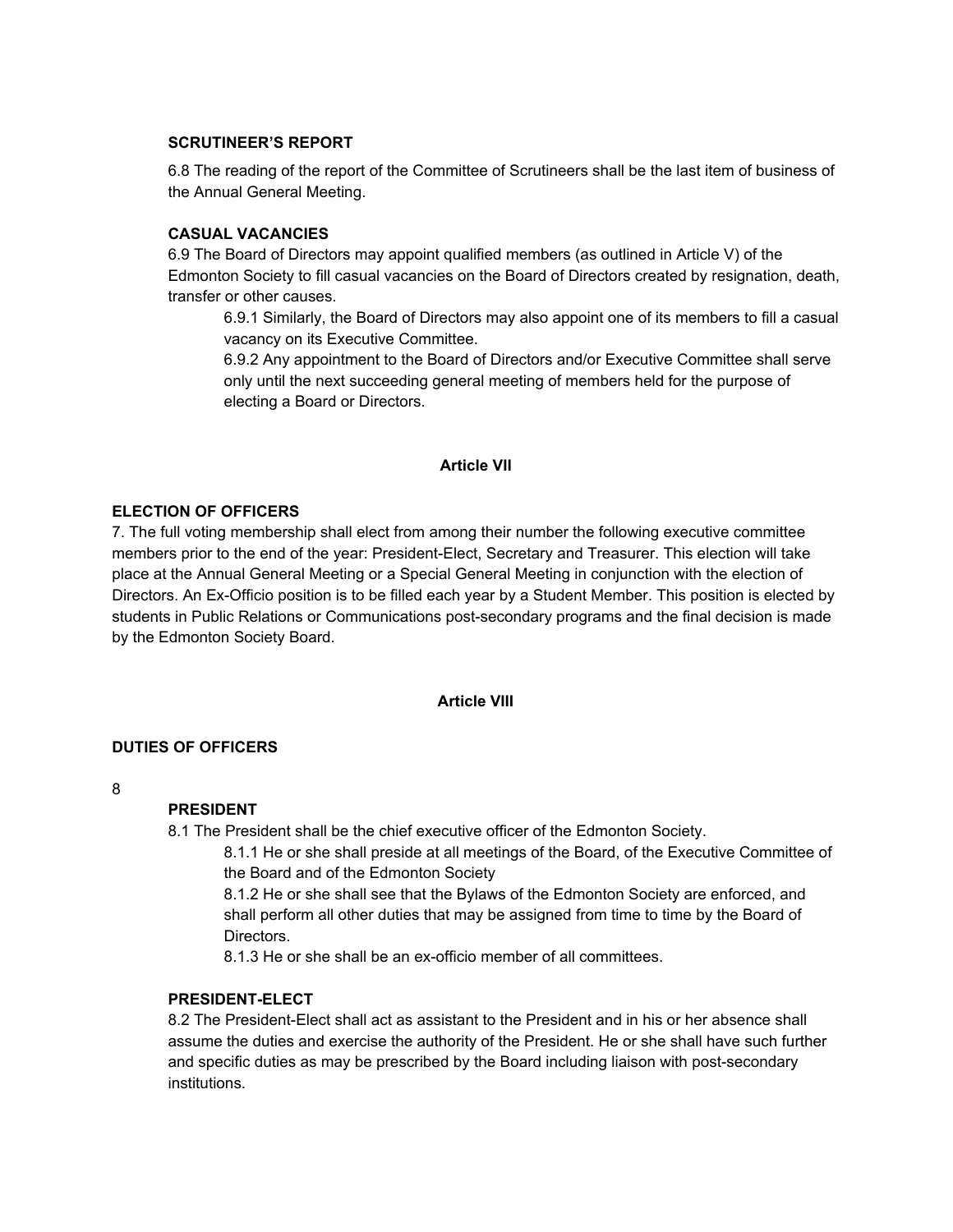### **SECRETARY**

8.3 The Secretary shall, under the direction of the Board, perform such duties as usually appertain to this office, such as keeping minutes, conducting correspondence, issuing notice of meetings and other such duties as may be assigned by the Board.

### **TREASURER**

8.3 The Treasurer shall have charge of all the funds of the Edmonton Society and shall deposit them in an incorporated bank or credit union approved by the Board. Out of such funds he or she shall pay amounts approved by the Board, keep a regular account of the income and expenditures of the Edmonton Society, submit an unaudited statement reviewed by a designated member (s) to assure due diligence, thereof for presentation to the Annual General Meeting covering the year's financial transactions, or at any other time required by the Board, and perform other duties as may be assigned by the Board.

# **SIGNING AUTHORITY**

8.4 The President, President-Elect or the appropriate member of the Edmonton Society's Board of Directors shall sign all written contracts and obligations which have been approved by the Board. The Treasurer, along with either the President or President-Elect shall make all financial transactions in the name of the Edmonton Society. Cheques made payable by the Board shall require two signatures consisting of any of the President, President-Elect or Treasurer.

### **Article IX**

### **COMMITTEES**

9. To assist the President and the Board in the management of the business and affairs of the Edmonton Society, there shall be appointed annually certain standing committees such as Membership, Accreditation, Communication, and Professional Development & Programming. The committees for Membership, Communications and PD & Programming will be formed each year, the other committees are to be struck based on identified need at the discretion of the current board. Additional committees may be appointed as deemed necessary by the Board.

### **COMMITTEE CHAIRPERSONS**

9.1 The chairpersons of these committees shall be determined by the board and must be members of the Board of Directors in a voting capacity. Terms of reference shall be furnished to chairpersons of all standing committees.

# **COMMITTEE VOLUNTEERS**

9.2 Committee volunteers must be members in good standing of the Edmonton Society, receiving no remuneration for their services.

### **DUTIES, POWERS OF COMMITTEES**

9.3 These committees shall perform the duties assigned to them within the time specified, and will report to the Board.

# **COMMITTEE QUORUM**

9.4 A majority of any committee, either standing or special, shall constitute a quorum for the transaction of business. The members of all committees shall be appointed by the respective chairpersons.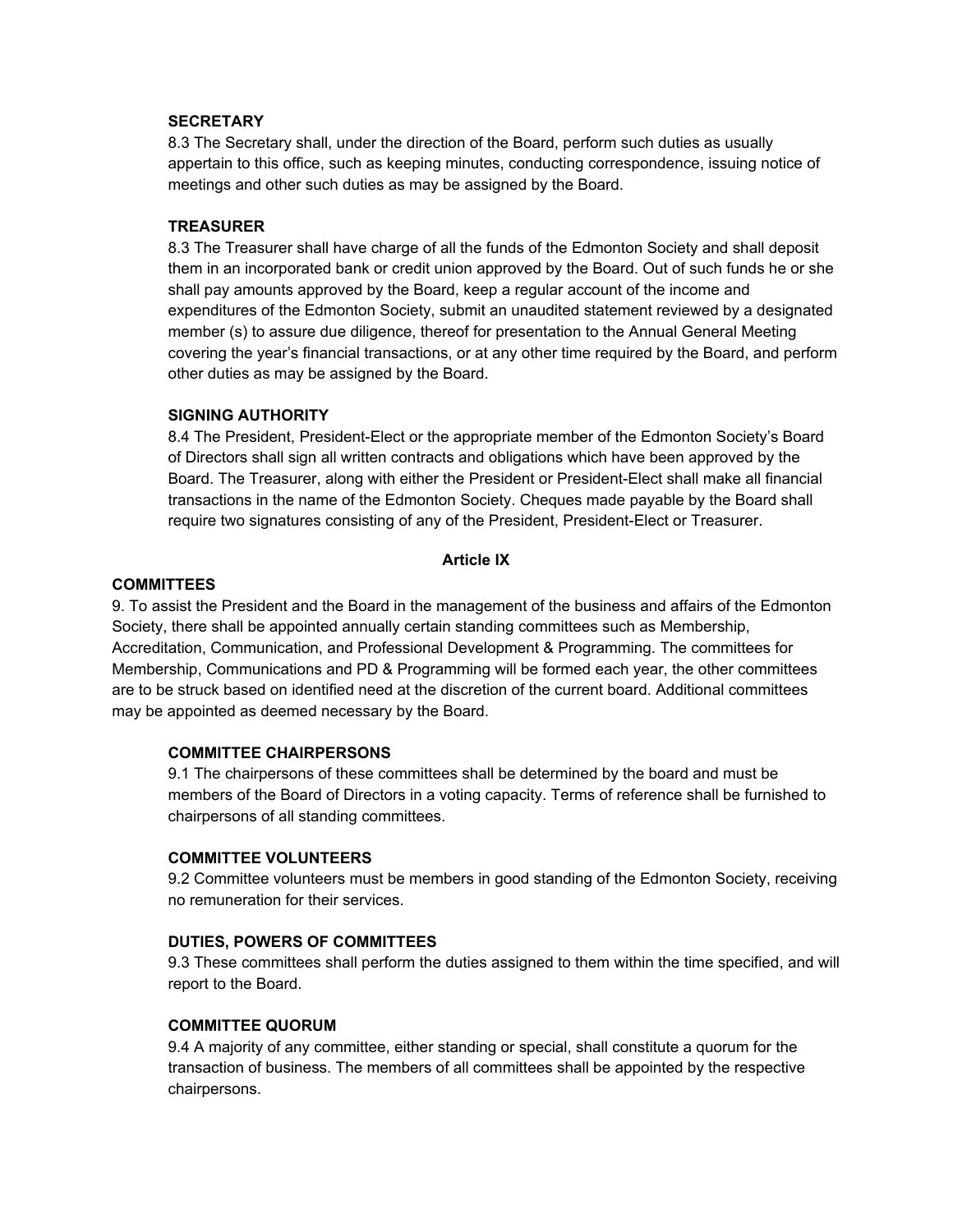### **COMMITTEE EXPENDITURES**

9.5 Proposed expenditures for any committee activities shall be submitted in budget form and approved by the Board before the expenditure is incurred.

### **REMUNERATION**

9.6 Directors, officers, committee members and voting and non-voting members shall not receive remuneration for their services.

### **Article X**

# **MEETINGS OF THE SOCIETY**

# **ANNUAL GENERAL MEETING**

10. The Annual General Meeting of the Edmonton Society shall be held not later than 90 days following the conclusion of the fiscal year, the place, date and time to be decided by the Board, but no later than the last professional development event of the program year. This meeting will be held for the receiving of audited financial reports and the transaction of any other business as may properly come before it. The Annual General Meeting will be held to conduct the business of voting in or confirming the coming year's Board of Directors. In the event that more than one individual is presented for a position on the Board of Directors, voting cards will be handed out to conduct an election during the Annual General Meeting for that position as outlined in section 6.5. In the event that only one candidate is presented for a respective position on the Board of Directors, the members present at the Annual General Meeting will be asked to approve the appointment with a show of hands of that individual to the respective position. The Board of Directors shall agree the time and place of the Annual General Meeting, and notice of the meeting shall be sent to members in accordance with item 10.4.1 (no later than three weeks prior to the event).

# **SPECIAL GENERAL MEETINGS**

10.2 Special general meetings may be held at any time at the call of the President or on written request of not less than 20 per cent of the voting members in good standing for the consideration only of the particular business set forth in the notice of the meeting.

10.2.1 The time and place for the holding of such a meeting shall be designated by the President and shall take place within 30 days of receipt of the aforementioned written request.

### **QUORUM FOR MEETINGS**

10.3 A quorum for any general meeting of the Edmonton Society shall consist of not less than 10 per cent of the members in good standing attending in person or by proxy.

10.3.1 It shall be the duty of the President or his or her designate to see that a quorum is present at all times during the meeting.

10.3.2 Should a quorum not be present, the meeting shall terminate and the business remaining on the agenda shall be referred to the Board for such action as it may deem necessary except where prohibited by the bylaws.

# **NOTIFICATION OF MEETING**

10.4 Notification e-mailed to the last known address of each member at least seven days preceding the date of a special general meeting, indicating the business to be transacted thereat, shall be deemed sufficient.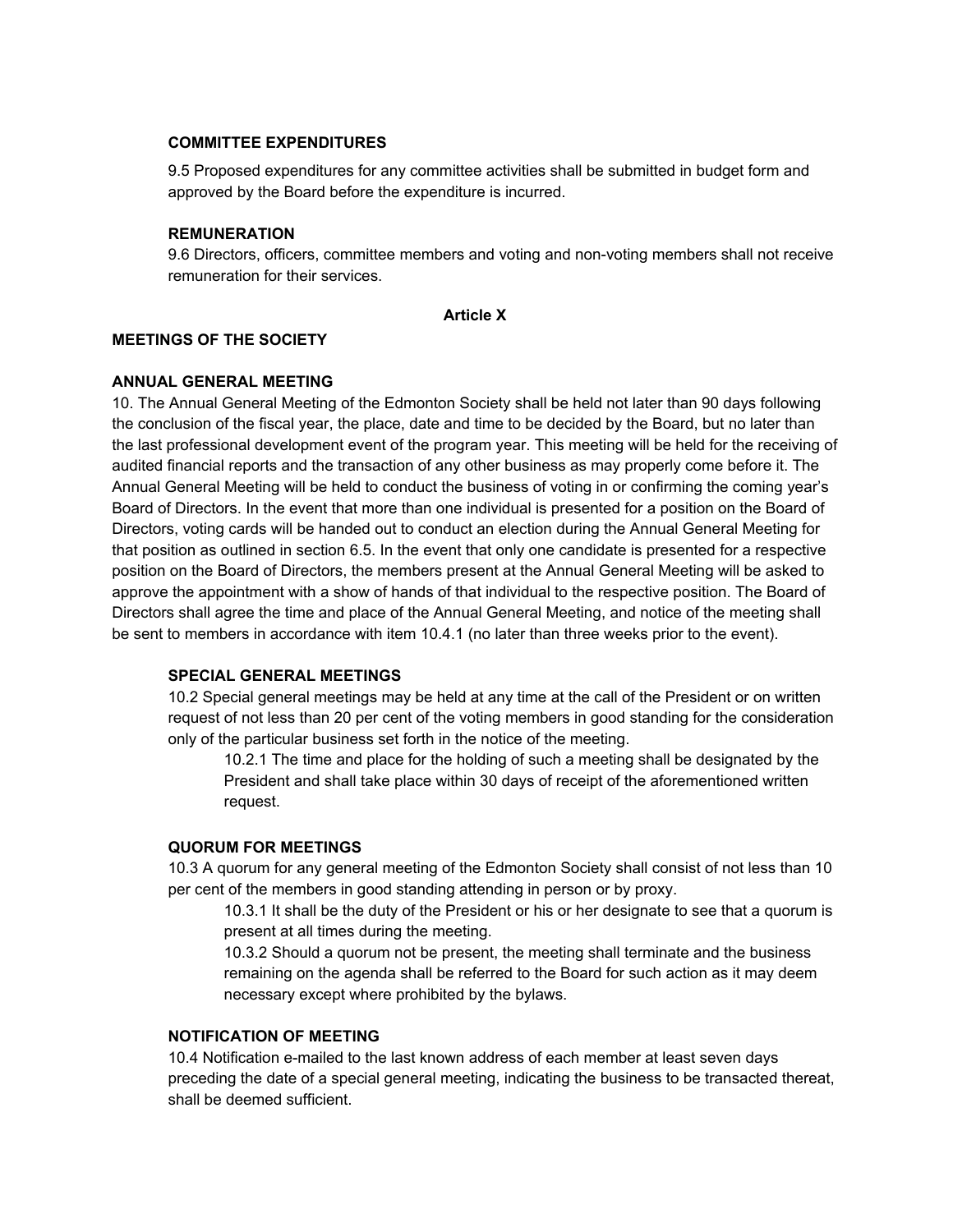10.4.1 In the case of the Annual General Meeting, notification shall be e-mailed at least three weeks prior thereto.

# **Article XI**

# **MEETINGS OF THE BOARD**

11. The Board shall hold meetings at least once every two months (preferably once a month) for the transaction of the business and affairs of the Edmonton Society, on a day to be fixed by the Board, or at the call of the President.

# **SPECIAL MEETINGS**

11.1 Special meetings may be held upon the written request of any three members of the Board. 11.1.1 Such meetings shall take place within 14 days of the receipt of such request by the President or, in his or her absence, by the presiding officer.

# **BOARD QUORUM**

11.2 A majority of the Board shall constitute a quorum and, except where otherwise specified in these Bylaws, questions shall be decided by a majority of those present, the presiding officer voting only in the case of a tie. Voting matters require a quorum. Fifty per cent (50%) of the number of members of the Board shall constitute a quorum for meetings of the board.

# **NOTIFICATION MEETINGS**

11.3 Notification of meetings of the Board shall be given by the President or Secretary to each member of the Board prior to the date of the said meeting.

11.4 Each member of the Board shall attend a minimum of two-thirds (66%) of the meetings of the Board held in any one (1) year.

11.5 A continuing Board member who misses three or more Board meetings during the program year will be asked by the President to reaffirm his or her intention to fulfill the obligations as a member of the Board, or to resign.

11.6 Executive committee members may be removed by a vote of no less than two-thirds (66%) of the Board.

### **Article XII**

### **AMENDMENTS TO BYLAWS**

12. Amendments to the Bylaws will be considered at the Annual General Meeting or a special general meeting as passed by the membership by Special Resolution. Proposed amendments must be submitted to the Secretary of the Edmonton Society no later than one month prior to the meeting at which they will be considered. The motion must indicate the names of the mover and seconder. To pass, amendments must be supported by three-quarters (75%) of the voting members attending the Annual General Meeting or the special general meeting.

**Article XIII**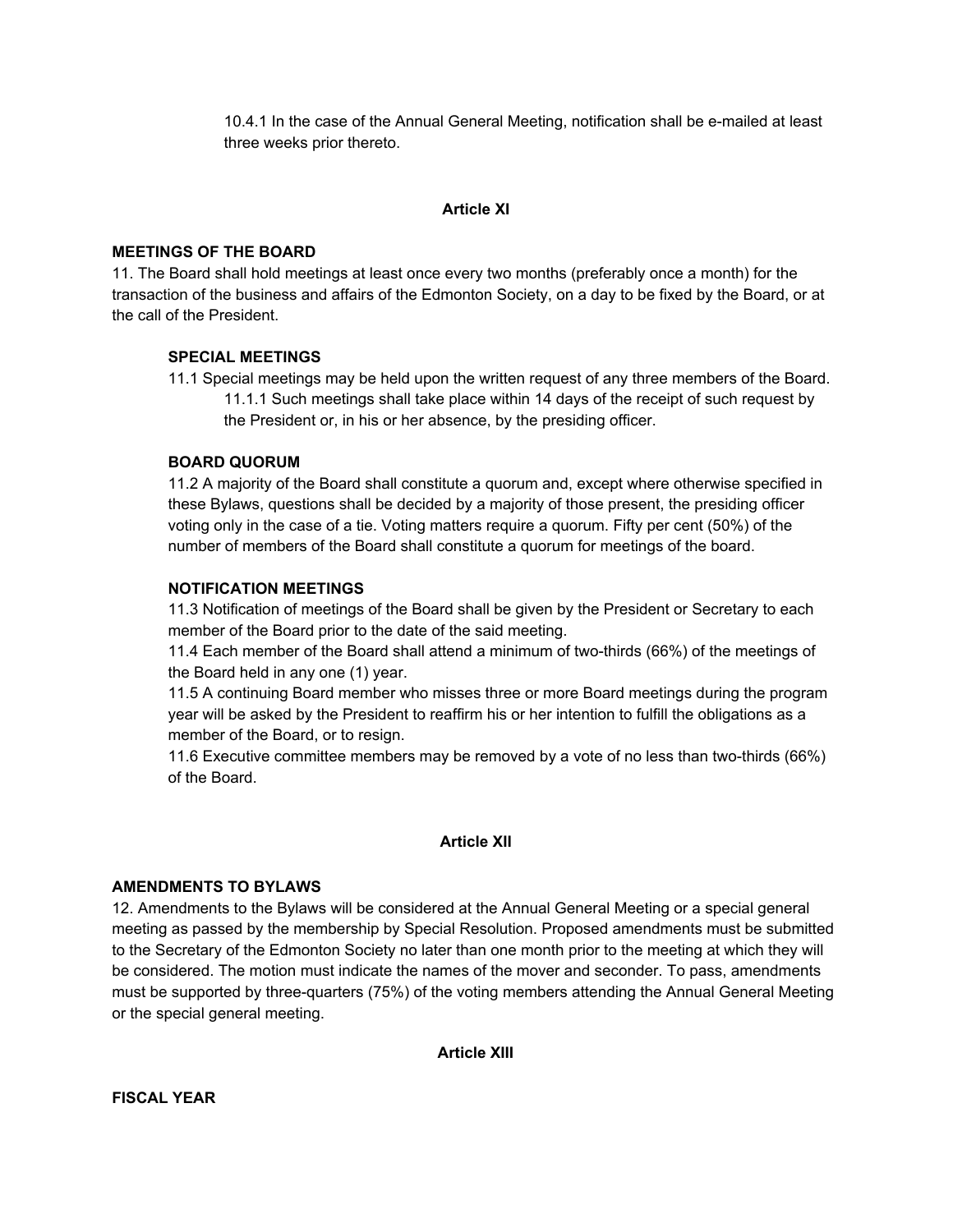13. The fiscal year of the Edmonton Society will be from April 1 to March 31. The rotation of officers and the operating year of the Edmonton Society is July 1 to June 30.

# **Article XIV**

# **ACCREDITATION BOARD**

14. Refer to National Society Bylaws, Article VI, Section 4, as well as Regulations, Part 7.

# **Article XV**

### **ANNUAL AUDIT**

15. The books, accounts and records of the Treasurer shall be audited at least once each year by duly qualified accountants or by an Accredited, Full member of the Edmonton Society in good standing elected or appointed for that purpose at the Annual General Meeting.

15.1 A complete and proper statement of the standing of the books for the previous year shall be submitted by said reviewer to the Edmonton Society Treasurer to be reported at the Annual General Meeting of the Edmonton Society, and/or e-mailed to the membership.

# **INSPECTION OF BOOKS**

15.2 The books and records of the Edmonton Society may be inspected by any member of the Edmonton Society in good standing at the Annual General Meeting provided for herein, or at any time upon giving reasonable notice and arranging a time satisfactory to the Treasurer having charge of same. Each member of the Board shall at all times have access to such books and records.